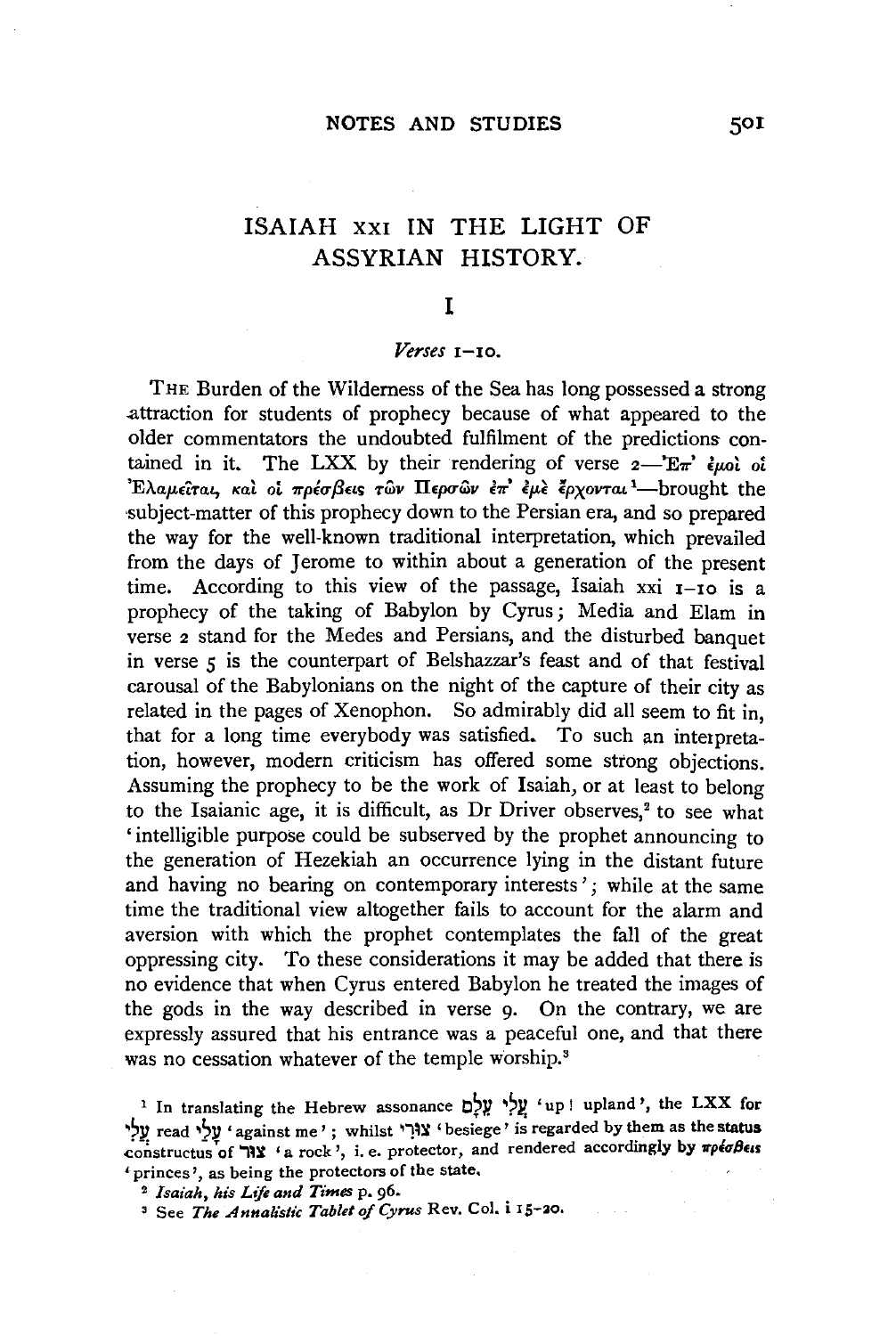The first person to suggest a more satisfactory explanation of the passage was that gifted Assyriologist the late Mr George Smith.<sup>1</sup> Comparing Isaiah chapters xx and xxi with the Annals of Sargon, Mr Smith pointed out that chapter xx refers to the events of Sargon's eleventh year, viz. the capture of Ashdod; chapter xxi r-ro to the Babylonian campaign of the two following years, undertaken by Sargon against Merodachbaladan the Chaldaean, who for twelve years as king of Babylon had resisted the might of the Assyrian arms. According to this new view, which was worked out in some detail by Kleinert,<sup>2</sup> the subject of this prophecy belongs to the Isaianic age, and the siege of Babylon here foretold was carried out by Sargon. But this interesting solution of the problem had scarcely begun to find acceptance with scholars when a fresh difficulty began to shew itself. The entrance of Sargon into Babylon at the close of the year 710 B.c. was shewn to have been even more peaceful than that of Cyrus 170 years later.<sup>3</sup> The Babylonians, tired of the rule of Merodachbaladan, sent out a deputation to meet the conqueror and to welcome him into their city as a deliverer; whilst, instead of any sacrilegious treatment of the Babylonian gods, Sargon appears to have outdone all his royal predecessors in the costly offerings he made at their shrines or in their behalf.<sup>4</sup> If verse 9 was not fulfilled by Cyrus, still less was it fulfilled by Sargon. It is to meet this difficulty that the following article is written. I shall hope to shew that while verses  $\bar{x}$  to  $\bar{y}$  refer to Sargon's Babylonian campaign in 710 B.C., verses 6 to 10 are to be looked upon as a prophecy of the destruction of Babylon by Sennacherib in  $68<sub>9</sub>$  B.C. I shall also endeavour to prove that verse 2 contains a remarkable prophecy of the downfall of Assyria, introduced parenthetically into the middle of a 'grievous vision ' unfolding to the prophet the threatening advance of the Assyrian arms in Babylonia.

The remarkable vision, or rather group of visions, at which we are to look, is entitled 'the Burden of the Wilderness of the Sea'. This is a name descriptive of the kingdom of Merodachbaladan. The hereditary principality of this Chaldaean ruler lay at the head of the Persian Gulf, and was known to the Assyrians as ' the Country of the Sea'. In this Burden, however, the name is used in a wider sense and applied to the whole of the alluvial plain stretching from Babylon to the Gulf, which in 7ro B. c. was subject to Chaldaean rule. This extensive tract could

<sup>1</sup>*Transactions of the Sodety of Biblical Archaeology* ii 328-329. 2 *Theologischen Studien und Kritiken* for 1877.

• Cyrus, despite his assertions of a peaceful entry, appears to have encountered some resistance. See Pinches *Old Testament* pp. 417, 418.

' According to the Khorsabad Inscription, Sargon gave to the gods and for public works at Babylon the tribute due to him for three successive years ..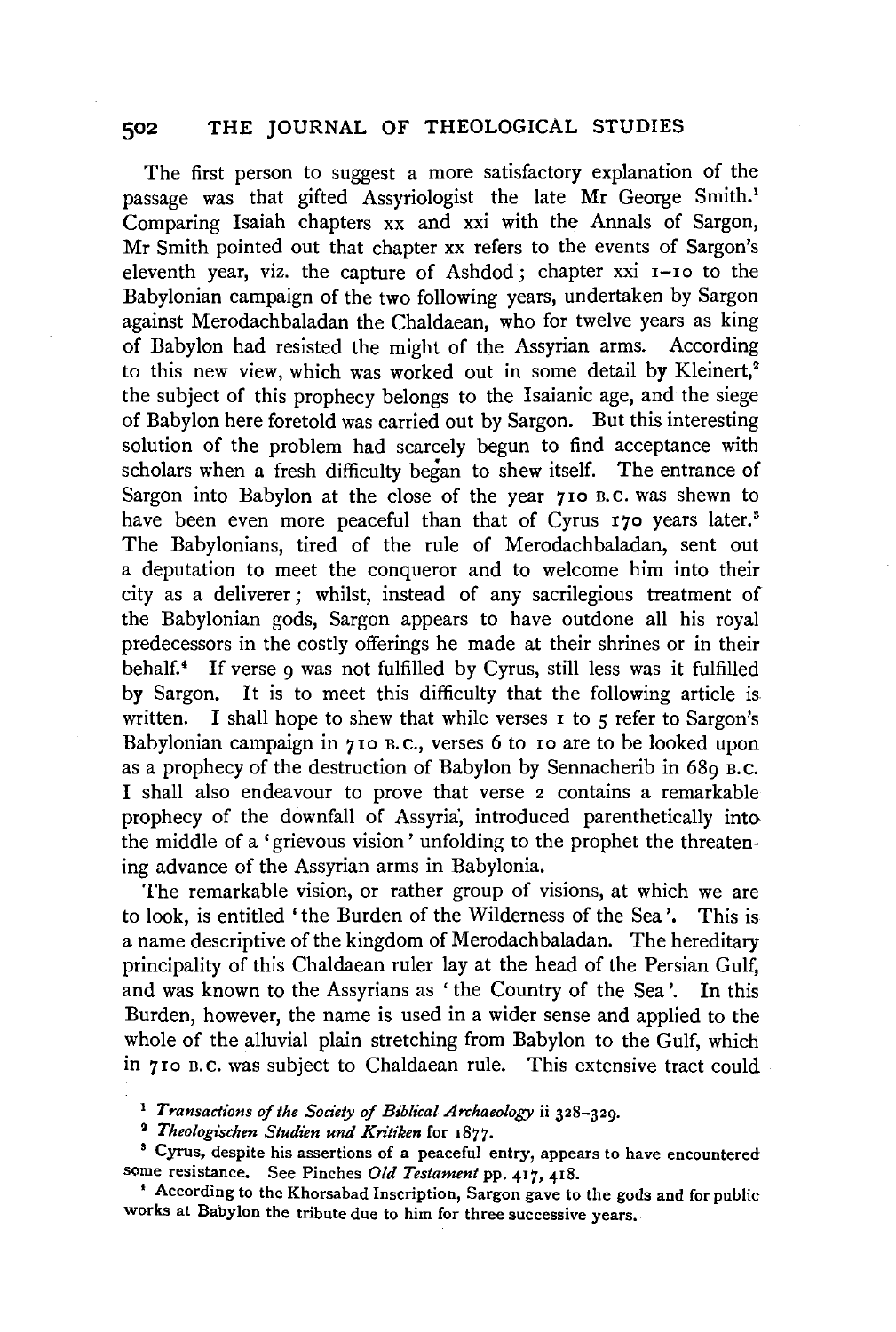no doubt be flooded as the Dutch flooded Holland in the days of Napoleon. Nebuchadnezzar, describing the defences of Babylon, tells us how he ' carried round the land great waters, so that the crossing of them was like the crossing of the surging sea of the briny flood'.<sup>1</sup> It is also highly probable that the name points forward to the fate in store for Babylon herself, when in accordance with the prophecy of Isa. xiv *z* 3 she shall become a veritable wilderness of the sea. This will seem yet more likely, when we consider that verse 9 foretells the dire calamity in which that prophecy will find its fulfilment.

The opening vision of the Burden, verses  $\bar{1}$  to  $\bar{4}$ , realizes to the full Ewald's enthusiastic description : 'The language is borne aloft on the wings of very recent agitation, high inspiration, and beautiful animation.'

As whirlwinds sweeping on in the South

It cometh from the Wilderness, from a land of terror.

A grievous vision is shewed unto me ;

The treacherous dealer dealeth treacherously, and the devastator devastateth.

-'Go up, 0 Elam! besiege, 0 Media!

All the sighing that he causeth<sup>2</sup> have I made to cease'— Therefore are my loins filled with pain ;

Pangs have taken hold upon me like the pangs of one in travail; I am so tortured that I cannot hear ; so terrified that I cannot see. My heart fluttereth, horror hath affrighted me;

The twilight that I love is turned into trembling unto me.<sup>3</sup>

It is the calm still evening; Isaiah's favourite time for meditation and communion with his God. But this particular evening is to become to him a time of horror and dismay. For like the hot fierce blast of the sirocco in the South Country of Judah, whirling clouds of dust and sand through the air as it hurries along, so from the Wilderness of the Sea, a land where terrible deeds are being done, there sweeps upon the prophet's spirit 'a grievous vision', at first dim, vague, and indistinguishable, but speedily unfolding itself. as it draws rapidly nearer. For Isaiah, like the reputed Highland seer, is now gifted with second sight, and what he sees may best be expressed in the poet's words,

'A field of the dead rushes red on my sight,

And the clans of Culloden are scattered in fight.' *<sup>4</sup>*

If for the Highland clans we substitute the tribes living on the western border of Elam, we shall catch at once the force of this passage.

<sup>&</sup>lt;sup>1</sup> India House Inscription, Col. vi  $41-46$ .

<sup>&</sup>lt;sup>2</sup> The suffix is feminine in the original, the reference being to Assyria.

<sup>&</sup>lt;sup>3</sup> In the translations offered in this paper I am indebted for some valuable hints to Dr Glaze brook's *Studies in the Book of Isaiah.* 

<sup>•</sup> Campbell in *Lochiefs Warning.*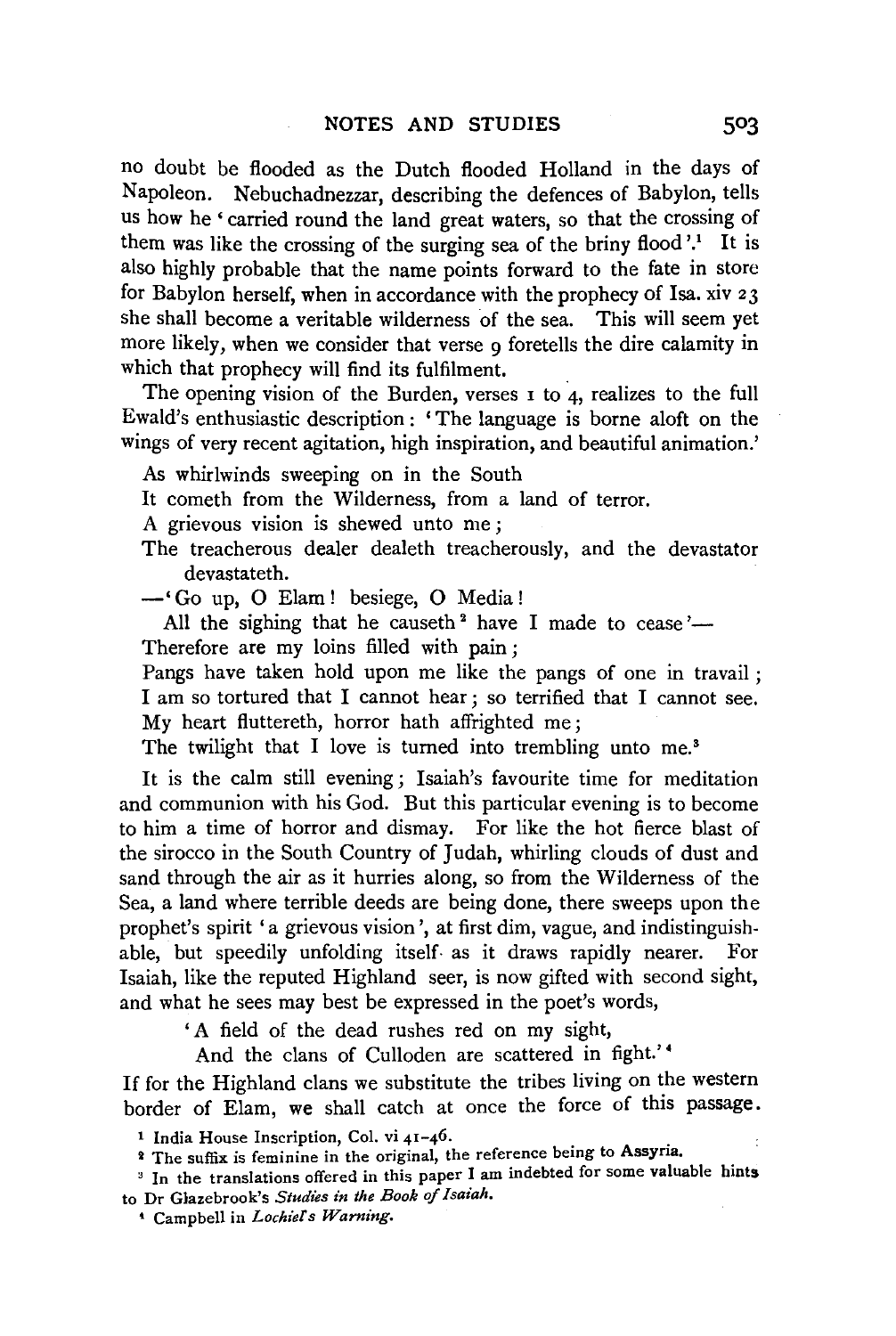The campaign of Sargon against Merodachbaladan began with the despatch by the Assyrian king of a strong army-corps down the eastern bank of the Tigris, through districts inhabited by Semitic peoples, the object being to cut the Chaldaean off from his Elamite ally. We may suppose that Isaiah was permitted to see this opening phase of the campaign, and that the sight of the havoc and carnage going on, and possibly a knowledge of who the sufferers were, moved him deeply. But the full secret of his distress undoubtedly lay in his realization of the final result of the war. He foresaw that the last barrier against the tide of Assyrian conquest and Assyrian vengeance was on the point of being swept away.

At the time of the siege of Ashdod the hope had been entertained in southern Palestine that Egypt might prove a match for Assyria. Accordingly, the small Palestinian states, Judah, Edom, and Moab, began, as Sargon informs us, to hatch plots of rebellion against Assyria.<sup>1</sup> Great, then, must have been the terror when Ashdod fell. In the words of the prophet, 'The inhabitants of this coastland shall say in that day, Behold such is our expectation, whither we fled to be delivered from the king of Assyria; and we, how shall we escape?'<sup>2</sup> Egypt under her Ethiopian ruler 8 had failed them, but it was just possible that Babylon under her Chaldaean ruler might still be able to hold out. We can thus conceive some idea of the prophet's grief, when he beheld in vision the rapid advance of the desolating Assyrian whirlwind and saw only too clearly what would be the issue of the campaign.

But if the tone of alarm and anguish which characterizes the opening verses be thus explained, what are we to make of the six short sentences so dramatically grouped together in verse  $5$  ?

They prepare the table, they spead the coverlets, they eat, they drink: Arise, ye princes ! anoint the shield !

This is a second vision, unfolding another episode in the same Babylonian campaign. After despatching, as we have seen, a strong force down the eastern bank of the Tigris, Sargon with the main body of his army advanced directly against Babylon, but as he neared that city he swerved somewhat to the west, and crossing the Euphrates entrenched himself in Dur-Ladinu, a fortress in the Chaldaean state of Bit-Dakkuri.

<sup>1</sup> ' [The people] of Philistia, Judah, E[dom], and Moab, dwelling beside the sea, bringing the tribute and gift of Ashur my lord . . . speaking seditions, acting with base wickedness, who, in order to stir up rebellion against me, to Pharaoh king of Egypt-a prince who did not save them-brought their offerings of peace and requested of him an alliance.' See the broken cylinder of Sargon translated in George Smith's *Assyrian Discoveries* chap. xv.<br><sup>2</sup> Isa. xx 6.<br><sup>3</sup> Sabaco, the founder of the 25th Dynasty.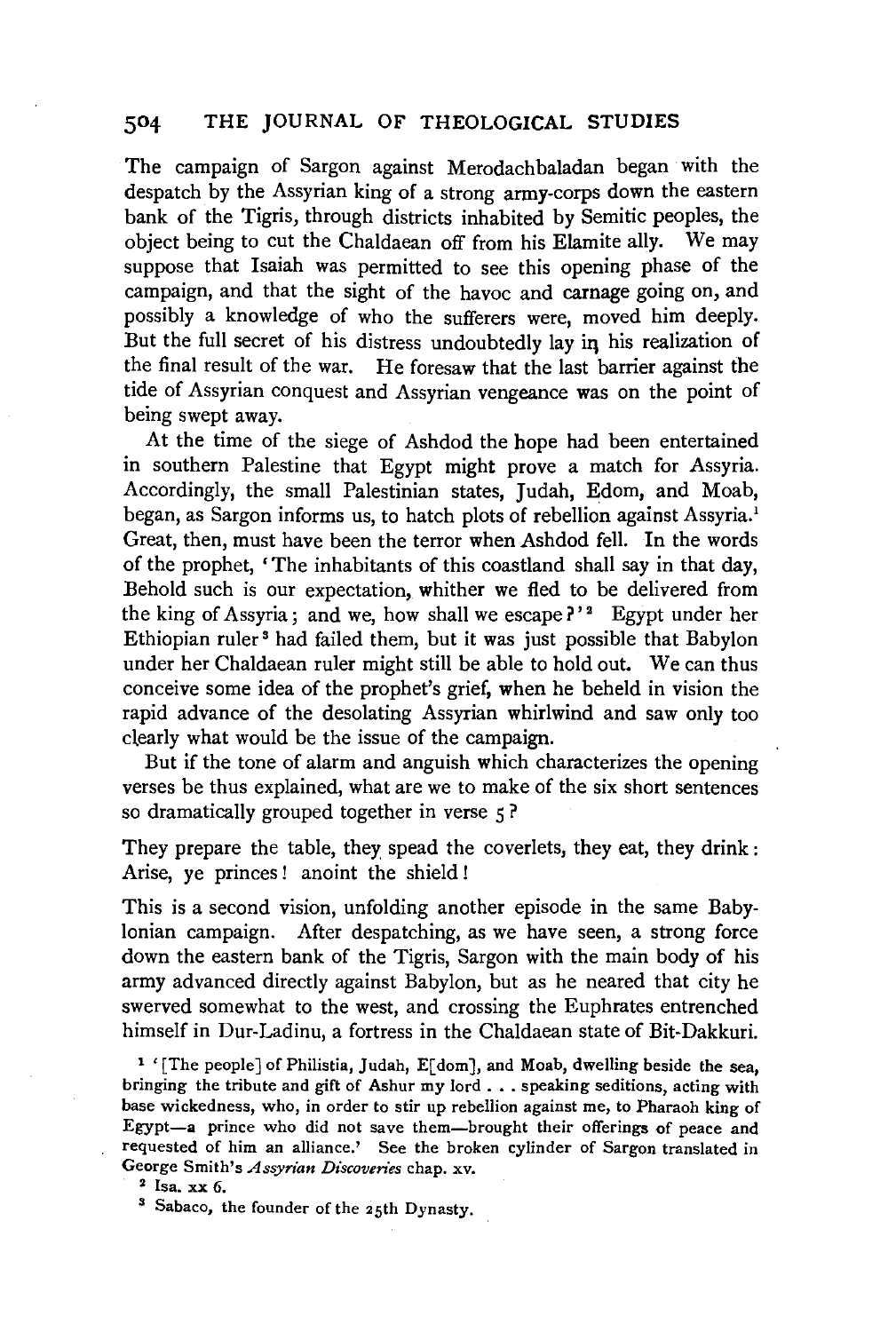Thus placed between two armies, deprived of the help of his Elamite ally, and conscious of the disaffection of his Babylonian subjects, Merodachbaladan was seized with panic fear and fled from Babylon by night. In the words of Sargon, 'the victories of Ashur, Nebo, and Merodach, which they had won over those towns'-viz. the cities on the Elamite frontier-' Merodachbaladan, the king of Kar-Duniash,<sup>1</sup> heard of in Babylon in the midst of his palace. Fear for himself surprised him, and together with his allies and his soldiers he fled by  $night.'$ <sup>2</sup> Interpreting the prophecy, then, by what we hold to be its fulfilment, we see in verse 5 a vision of Merodachbaladan's sudden nocturnal flight from Babylon. The prophet sees the evening meal being prepared, the coverlets spread for the guests to recline on, the banquet already begun, when on a sudden the alarm is given, 'Rise up, ye princes! anoint the shield!' Now according to Sargon what actually led to Merodachbaladan's flight was the news of the Assyrian successes on the Elamite frontier. It thus appears that the carnage and devastation seen by Isaiah in his first vision-verses  $\bar{I}$  to  $\alpha$ -was the actual cause of the ·chaldaean's flight, so vividly portrayed in this second vision of verse 5. And as that flight was a nocturnal one, so it is possible that it was shewn to the' prophet Isaiah on the very evening on which it took place.<sup>3</sup>

We have now arrived at the end of the first strophe of this Burden, indicated in the Hebrew Bible by a blank space within the line. The second strophe, verses 6 to ro, is ushered in like the second part of the Burden upon Arabia with the following words : $-$ 

For thus bath the Lord said unto me.

What do these words mean? They mean possibly something like this : ' Be sure that what I have told you is true, for the Lord and Master of the world has shewn me something further, a more startling catastrophe, connected with the events I have just foretold but at the same time altogether eclipsing them.' This further vision may be presented to the English reader as follows :-

Go, station the watchman; let him declare what he seeth : And should he see a troop, horsemen in pairs, A troop of asses, a troop of camels, Let him hearken attentively, aye, very attentively.

1 The district round Babylon.<br><sup>2</sup> Winckler *Annals of Sargon* lines 289, 290. Compare the Khorsabad Inscription, lines 125, 126: 'Forth from Babylon to Iqbi-Bel like a *sudinnu* bird he fled by night.'

<sup>3</sup> In the same way the siege of Jerusalem was revealed to the prophet Ezekiel on the very day on which it began. Compare Ezek. xxiv 1 with Jer. lii 4.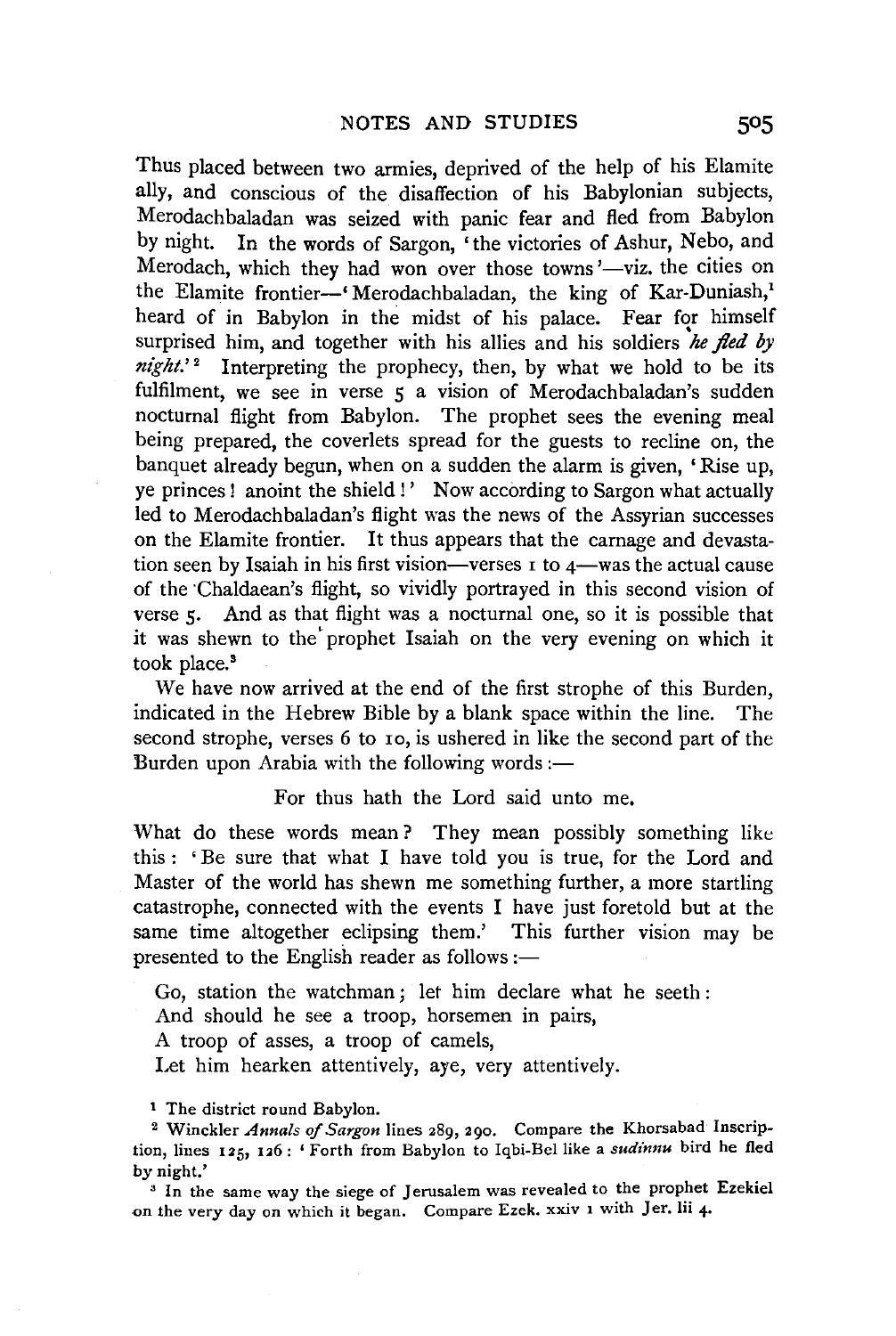And he (viz. the watchman) cried as a lion,

• On the watch-tower, my Lord, I am standing continually by day.  $And$  in my ward I am set every night'--

- And behold! (as he was speaking) there came a troop of men, horsemen in pairs ;
- And it (viz. the troop) answered and said, 'Fallen! fallen! is Babylon,

'And all the graven images of her gods are shivered to the ground.'

Notice here at the outset the very marked contrast between this second strophe and the first. In the first strophe a 'grievous vision', drawing rapidly nearer, forces itself upon the prophet's notice, and breaks in on the quiet evening of his meditation : but in this second strophe he describes himself as waiting long and impatiently for a vision that has been promised to him, but which seems as if it would never appear. In the first instance he is forced to see what he would rather not see : in the second he has to wait a long time to see something which he much desires to see.

In the Books of Isaiah, Jeremiah, and Ezekiel the prophets are compared to watchmen, who from some point of vantage see things in the distance and give warning of their approach. The nearest parallel to the present passage is found in Hab. ii 1, 'I will stand upon my watch, and set me upon the tower, and will look forth to see what he will speak with me'. But what makes the present passage unique is, that the prophet is bidden to divide himself into two persons. He is to station his prophetic spirit on the watch-tower, and his spirit is to report to him what it sees. Further, he is told beforehand the sight for which his spirit is to be on the look-out, viz. a cavalcade of horsemen riding in double file, followed by a troop of asses and camels, the baggage-train of an army laden with  $spoi!$ <sup>1</sup> When this procession comes across the field of view, he is to hearken diligently, for he will hear momentous tidings. In a spirit of thrilling expectation the prophet sets his watch. Day after day, night after night, he watches ceaselessly. At last he can bear the suspense no longer and is breaking out into a loud cry of impatience, when lo, across the scene comes the promised spectacle, a cavalcade of warriors riding in double file, and from their lips is heard to go up a cry of triumph, 'Fallen ! fallen ! is Babylon, and all the graven images of her gods are shivered to the ground.'

The warlike train which the prophet sees is evidently returning victorious from the sack of Babylon, and the question as to what nationality it represents is solved by the twice-repeated words, *'horsemen in pairs'.* In any scenic representation of an Assyrian army

<sup>&</sup>lt;sup>1</sup> Compare Isa. xxx 6.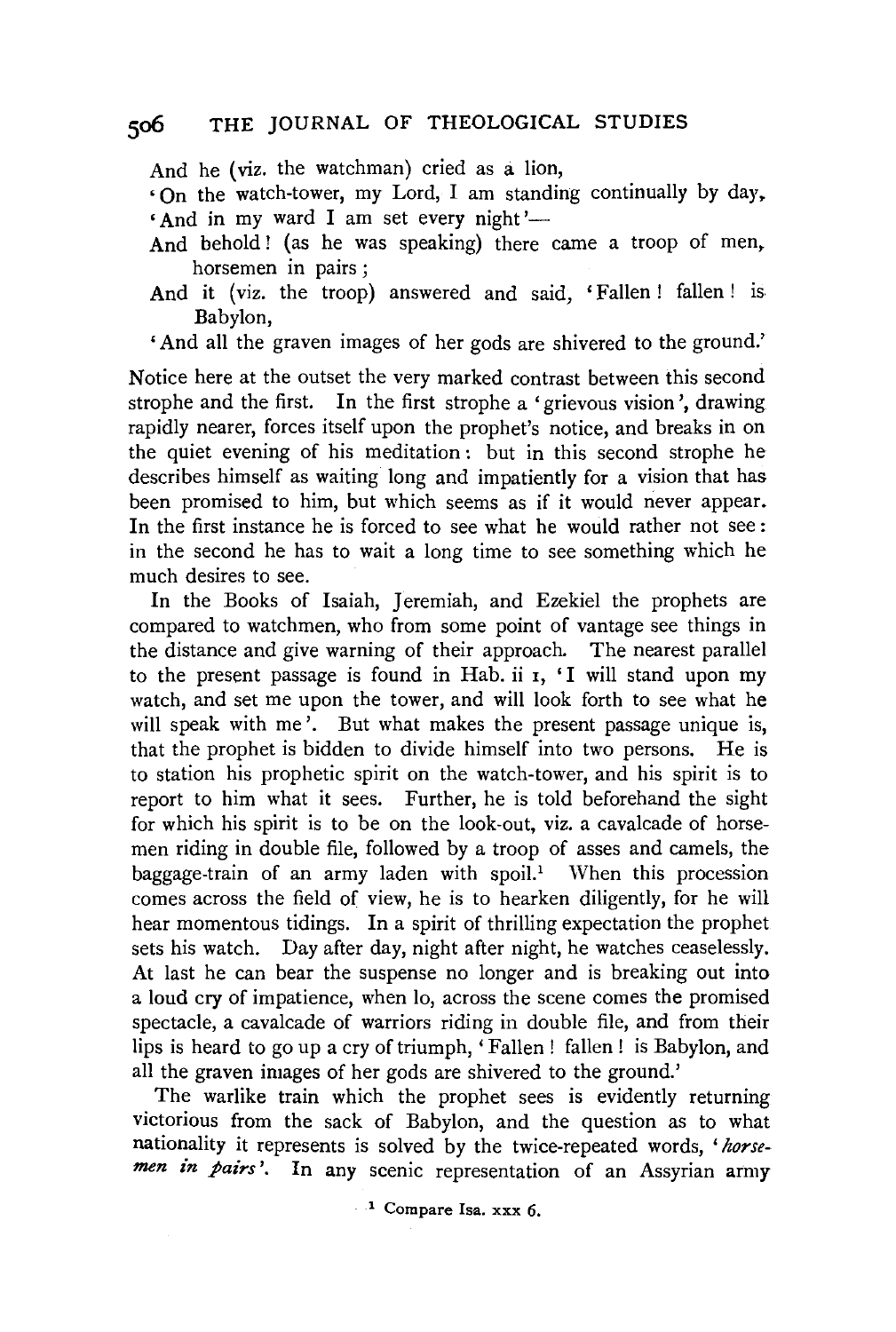horsemen would form one of the most striking features. Ezekiel pictures the Assyrian officers as 'warlike governors and commanders, clothed in coats of mail,<sup>1</sup> cavalry-men, horse-riders, all of them charming young men'.<sup>2</sup> But that which most clearly marks the force seen by the prophet as an Assyrian one is the significant addition *'in pazrs* '. The bas-reliefs from Kouyunjik, Nimrûd, and other ancient sites, reveal to us the fact that the Assyrians had a great fondness for fighting in pairs. Everything, it would seem, must be done in couples in order that the soldier might be cheered and encouraged by the presence of a comrade at his side. Thus in the well-known has-relief, representing the siege of a city by Ashurnatsirpal,<sup>3</sup> all the Assyrian warriors are seen to be thus grouped; while the Gates of Balawat, which give us so vivid an idea of the conduct of Assyrian campaigns, offer many illustrations of the spectacle for which the prophet was to look-' horsemen in pairs'.<sup>4</sup>

The prophet, then, sees an Assyrian army returning victorious from the overthrow of Babylon and the destruction of the images of her gods. The sight was one to fill him with the deepest astonishment, for Babylon, as being the cradle of their race,<sup>5</sup> was always treated by the Assyrians with the most marked respect. Whenever Assyrian kings entered Babylon they were always most careful to make the customary offerings at the shrines of Bel and Nebo. Only one Assyrian king, so far as we know, ever ventured on such a sacrilegious act as is here described. Sennacherib, enraged beyond measure by the constant troubles stirred up by his rebellious Babylonian subjects, determined on the utter destruction of the city, and in 689 B.C. carried it out in the most ruthless fashion. After slaying the inhabitants and carrying away all the portable treasures, he threw down the walls and ramparts, the temples and temple-towers, and by digging ditches set himself to wotk to cover the ground with water, and so to efface the very site of the city : in all this fulfilling most exactly the prophecy of Isa. xiv 23 'I will also make it a possession for the porcupine, and pools of water : and I will sweep it with the besom of destruction, saith the LoRD of hosts '.6 With no less exactness was fulfilled also this later prophecy : to quote the very words of the conqueror in his Bavian inscription, ' *The gods dwelling therein, the hands* of *my men took, and they brake them in pieces'.* <sup>7</sup>

1 Or rather 'panoplies'. See Ezek. xxxviii 4, where the same word occurs.

2 Ezek. xxiii 12, Ewald's translation. 3 British Museum, Nimrfld Gallery, Nos. 13-15.

<sup>4</sup> See Bands 2, 3, 4, 5, 6, 11, 12. The artist has forgotten in some instances to depict the second rider.

 $\frac{1}{5}$  Gen. x 10, 11 R. V. 6 Compare also Isa. xiii 19.

<sup>7</sup> Ilani ashib libbishu qâtâ mshi-ia ikshusunutima ushabbiruma. The last word is radically identical with the  $\ddot{w}$  of verse 9.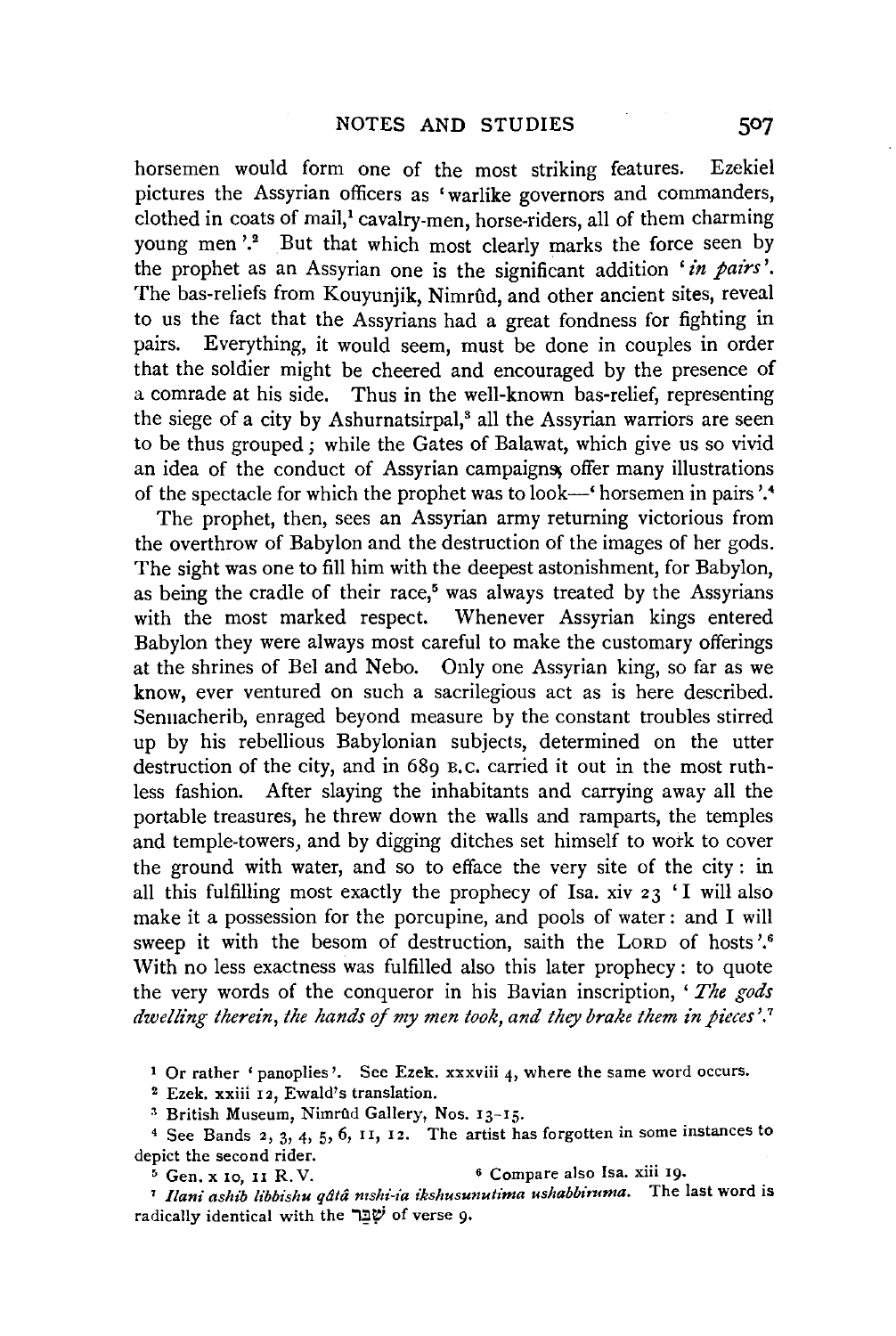But if no prophecy was ever better interpreted by its fulfilment, let it be noted also that the late date of that fulfilment throws great light on what is meant by the prophet's long watch on his watch-tower. Twenty-one years in itself is not a long time to wait for the fulfilment of a prophecy; but as we have seen, the first part of this Burden was revealed to the prophet probably at the time when it was taking place, viz. in 710 B.c. Further, it is to be borne in mind that during those twenty-one years, 710 to 689 B.C., Babylon passed through many and great vicissitudes. In Assyria, indeed, there was but one change of ruler, Sargon being succeeded by his son Sennacherib. But in Babylon no fewer than eight kings sat upon the throne, while the sovereign power shifted about in an amazing fashion, the city being by turns in the hands of the Chaldaeans, the Assyrians, the native Babylonians, and the Elamites. Thus in Babylonian history the interval may be said to have been a long one; and if the prophet very eagerly desired to see this great catastrophe, the destruction of Babylon by the Assyrians, then the remarkable character of this part , of the Burden might be intended to teach him that he would have to wait some time for the fulfilment of the vision. It would, so one thinks, convey to him the message, 'The vision is yet for the appointed time, and it hasteth toward the end, and shall not lie : though it tarry, wait for it : because it will surely come, it will not delay'.<sup>1</sup>

The surprising and altogether unexpected nature of the revelation thus made to the prophet shews us in what light we may best regard the pathetic close of this remarkable Burden :-

0 my trodden one, child of my threshing-floor,

That which I have heard from Jehovah of hosts, the God of Israel, I have declared unto you.

If there was some consolation in the thought that the fickle Babylonians, who were so ready to oust Merodachbaladan, would presently be over. thrown by the very power which they were now welcoming, yet it must have required no small share of faith to believe such an unlikely announcement. Isaiah, therefore, assures his countrymen that the vision which he has just proclaimed is no invention of his own, but what he has heard from Jehovah of hosts, who is still as ever the God of Israel and the real Master of the world.

But it is possible that the solemn assurance of this closing verse points back to yet another revelation, made much earlier in the Burden, and at which we have still to look. In preferring the rule of Assyria to that of Merodachbaladan the Babylonians undoubtedly acted in a manner inimical to the political interests of Judah; but at this time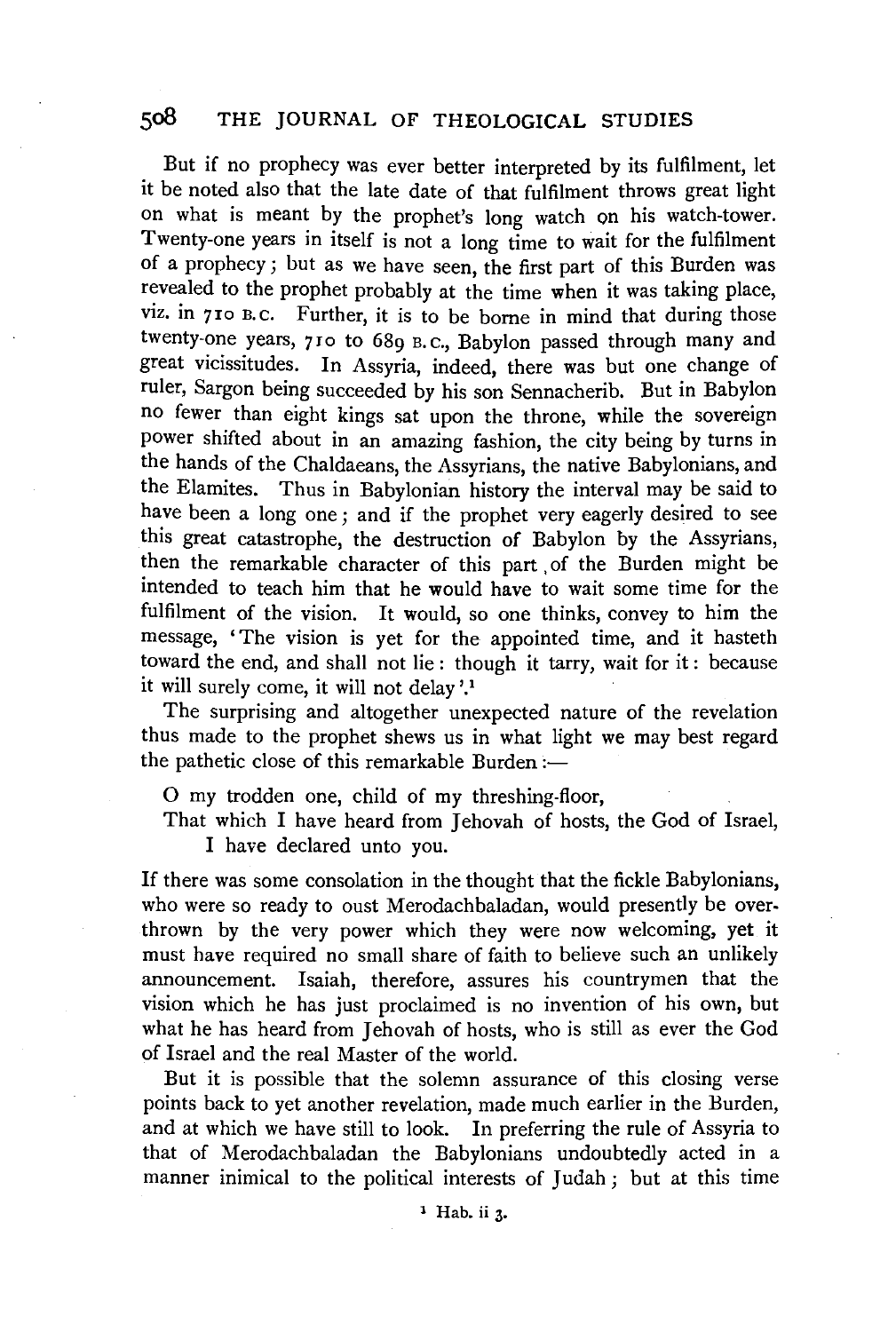the real tyrant, whose cruel, grinding oppression, like some threshinginstrument of iron,<sup>1</sup> had made itself felt in Judah, was not Babylon but Assyria : if at this epoch Judah was 'trodden', she was trodden not by Babylon but by Assyria. Now this Burden contains within it a most thrilling assurance that the Almighty will presently put down that great persecuting power. For while the prophet is bewailing the horrors perpetrated by the Assyrian 'devastator' during the Babylonian campaign, his wail of sorrow is arrested for a moment by a strange mysterious voice, calling as it were from the clouds :

- 'Go up, 0 Elam ! besiege, 0 Media !
- All the sighing that he causeth have I made to cease.'

This voice is a parenthesis, for as soon as it aeases the prophet resumes his strain of lamentation : a thing not to be wondered at, seeing that the vision of carnage is still present to his view after the voice is silent. With regard to this mysterious voice we are sure that the Speaker can be none other than He, at whose bidding alone 'sorrow and sighing shall flee away'.<sup>2</sup> In the words of the learned Vitringa, 'Id hic primum est quod teneo ad interpretationem horum verborum ; esse videlicet hie verba Dei. Patet utique id ex subiecta sententia, Omnem gemitum cessare feci, quae nemini quam Deo aut Spiritui eius convenit '. Elam and Media, then, are here summoned by the Almighty to 'go up ' to battle, not against Babylon, but against Assyria, the great 'devastator ' who is the real cause of all 'the sighing', and by whose suppression Jehovah will 'make it to cease'. Now this summons to Elam and Media would not, perhaps, seem so remarkable a thing to the prophet as the revelation of the destruction of Babylon by the Assyrians, for the very reason that these two nations were very prominent at that time as the most determined foes of Assyria, so that it might seem natural that they should be called upon by Jehovah to put the Assyrian down.

To suppose that Elam here stands for Persia is an anachronism, since the first beginnings of the Persian power under Achaemenes did not make their appearance till half a century later ; whilst yet another century was to elapse before that power grew into an empire under Cyrus. The Elam of the prophet's Burden is the power which in 72r B.c. met and stopped the troops of Sargon, thereby securing the throne of Babylon to Merodachbaladan for the next twelve years. Against this Elam Sennacherib directed five out of his eight campaigns recorded on the Taylor cylinder. This was the nation which suffered such heavy chastisement at the hands of Ashurbanipal in 660 B.C. and again about 645 B.c., as recorded in great detail in the long inscription

 $1$  Amos i 3.  $2$  Isa. xxxv 10.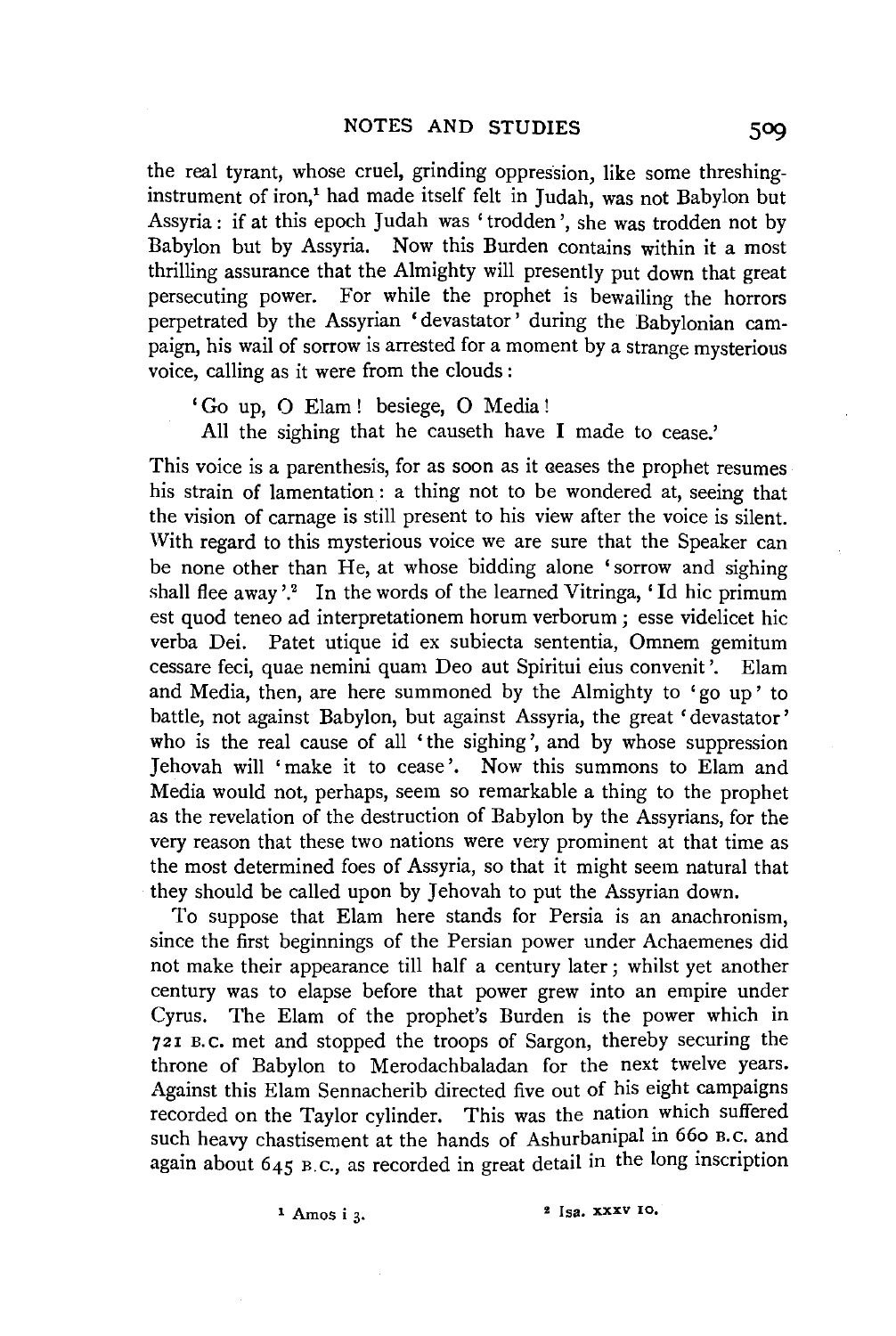on the Rassam cylinder. So terrible was the vengeance there poured out on that unhappy people that many historians have imagined the nation to have been wiped out. But Elam, as her story shews, had a wonderful power of recuperation, and such scraps of history as we possess go to shew that she outlived Assyria. Nineveh fell in 6o6 B. c., yet Elam, according to the Book of Jeremiah, survives in the fourth year of Jehoiakim, 6o4 B. c., and is mentioned as being still a powerful nation in a prophecy dating from the beginning of the reign of Zedekiah, 597 B.C.1 When, however, we come to the close of the twelfth year of Tehoiachin's captivity, 586 B.C., we learn from the Book of Ezekiel<sup>2</sup> that Ashur, Elam, Meshech and Tubal, Edom, and the Zidonians have all gone down to Sheol, and as the order of the names is not geographical we may presume it to be chronological, and thus another evidence is afforded that Elam outlived Assyria. Now if this be so, then the strong presumption is, that Elam, having suffered so severely at the hands of Assyria, would not be behindhand in doing her part to bring about the downfall of that oppressing power. And this we shall presently see was actually the case.

As regards Media it may suffice to say that during the Isaianic age that country was twice invaded by Tiglathpileser Ill, viz. in 744 B.c. and in 737 B.c., and that on one occasion he carried away 6o,soo captives. An inscription of the same monarch also informs us indirectly that Media had been invaded by the Babylonians, mention being twice made of Silkhazi, a town in Media which was popularly known as ' the Stronghold of the Babylonians'.<sup>3</sup> This explains the reference to the Medes in Isaiah's prophecy against Babylon—chap. xiii 17—a prophecy which appears to belong to the short period,  $728$  to  $727$  B.C., when Tiglathpileser lived at Babylon, and assumed the title 'King of Babylon '. Coming somewhat nearer to the time of this present Burden we find that Sargon was much engaged with invasions of Media during the four years 716 to 713 B.C. With regard to later kings it will be found that Esarhaddon, who claims like Tiglathpileser to have penetrated. Media as far as the mysterious mount Bikni,<sup>4</sup> speaks of the Medes in terms of marked respect, whilst in the inscriptions of Sennacherib and Ashurbanipal they are barely mentioned. With these facts in view it cannot seem strange to us, any more than to Isaiah, that Elam and Media should be summoned by the Almighty to put down Assyria. It only remains to shew how this mysterious summons was fulfilled.

There are three accounts left us of the downfall of Assyria : the

<sup>&</sup>lt;sup>1</sup> Jer. xxv 25 and xlix 34-39. 2  $\frac{1}{2}$  Ezek. xxxii 22-30. For the date of this prophecy compare verses I and 17.

<sup>&</sup>lt;sup>3</sup> Tablet Inscription from Nimrud, lines 31, 32, 38.

<sup>•</sup> Supposed to be Mount Demavend.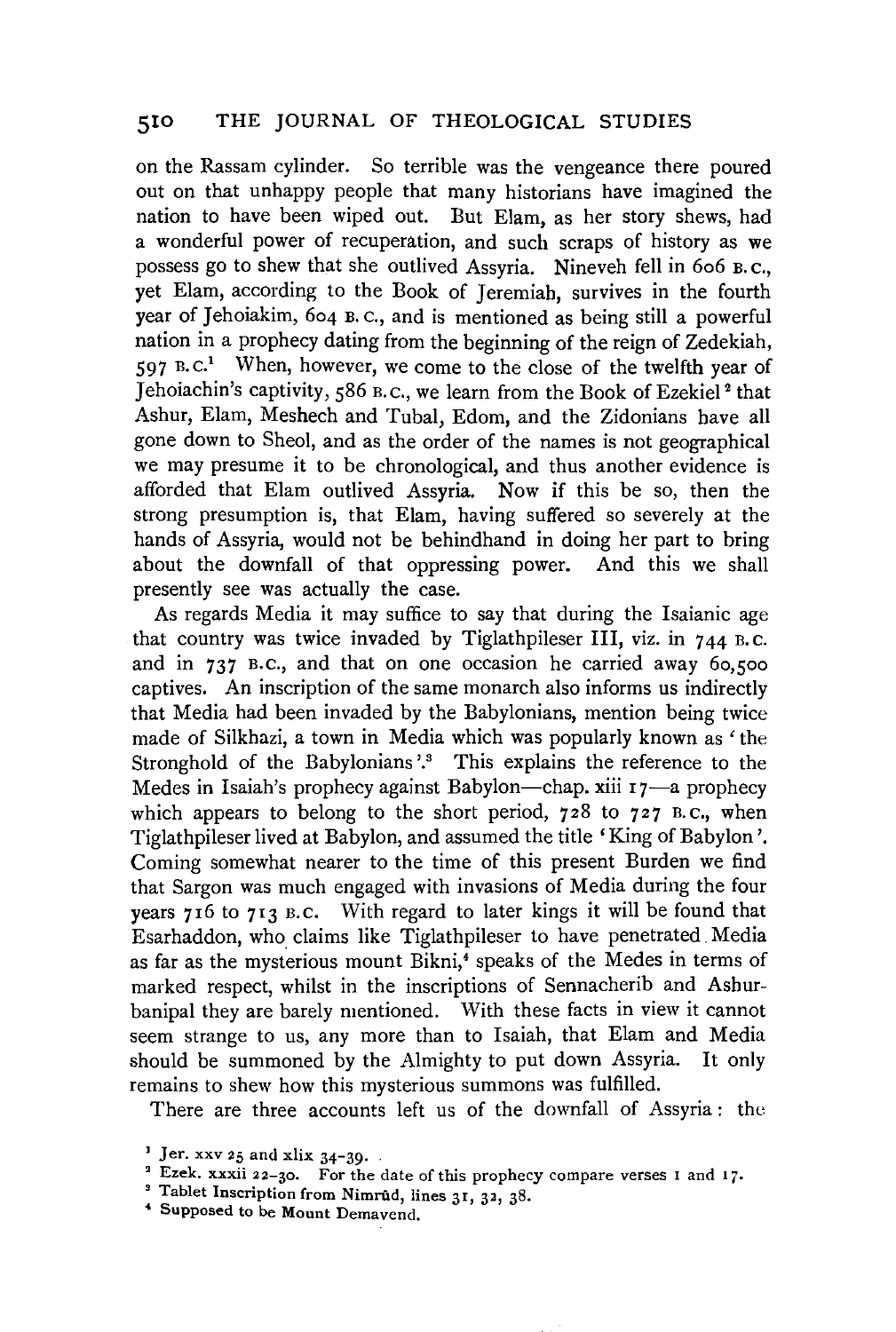Medo-Persian, preserved in the pages of Herodotus; the Babylonian, found in extracts from Abydenus, a disciple of the Chaldaean historian Berosus; and the almost contemporary testimony of Nabonidus he last king of Babylon. According to the Medo-Persian tradition, Phraortes, king of Media, fell in battle against the Assyrians about the year 635 B.C. His son Cyaxares, bent on avenging his father's death, reorganized the Median army, marched against the Assyrians, defeated them, and proceeded to lay siege to Nineveh. But the end was not vet. An invasion of the Scythians, which lasted for twenty-eight years, obtained a reprieve for Assyria for nearly a generation. At the end of that time Cyaxares, having rid himself by craft of the invaders, marched a second time against Nineveh, which fell an easy prey to his victorious arms.<sup>1</sup> This account is very probably true as far as it goes, but, as we shall see, it does not tell us the whole story.

The extract from Abydenus, containing the Babylonian tradition, records faithfully the following facts ; viz. Sennacherib's subjugation of Babylon, and his campaign against Cilicia, the conquest of Egypt by Esarhaddon, and his being succeeded on the throne by Sardanapalus, i.e. Ashurbanipal.<sup>2</sup> Some credit is thus lent to this historian's account of the downfall of Assyria, which follows immediately after and runs thus: 'After him (viz. Sardanapalus) Saracus (i.e. Sin-shar-ishkun, the last king of Assyria) reigned over the Assyrians : and when he was informed that a very great multitude of barbarians had come against him from the sea,<sup>3</sup> he sent Busalossarus (i.e. Nabopolassar) as his general in haste to Babylon. But he, having with a treasonable design obtained Amuheam (Amytis) the daughter of Astyages, the prince of the Medes, to be affianced to his son Nabuchodrossarus (Nebuchadnezzar), marched straightway to surprise the city of Ninus (Nineveh). But when Saracus the king was apprised of all these proceedings, he burnt his royal palace and Nabuchodrossarus succeeded to the empire.' This account, which assigns the chief glory of the war to Babylon, is probably coloured to some extent by Babylonian vanity. All the more striking, then, is the admission that the revolt against Assyria commenced, not with any action on the part of Babylon, but with the advance of an immense host which marched up from the sea.

*Who, then, 'Were this barbarian host?* In all probability they were the Elamites, who crossed the head of the Persian gulf to attack Assyria, just as Sennacherib ninety years before had crossed that gulf to attack

<sup>1</sup> Nahum iii 12.

<sup>2</sup> There is also a misty reference to the murder of Sennacherib by his son Adramelus (Adrammelech). 3 'Multitudinem barbarorum maximam e mari exisse.' According to another

version ' Exercitus locustarum instar a mari exiens'.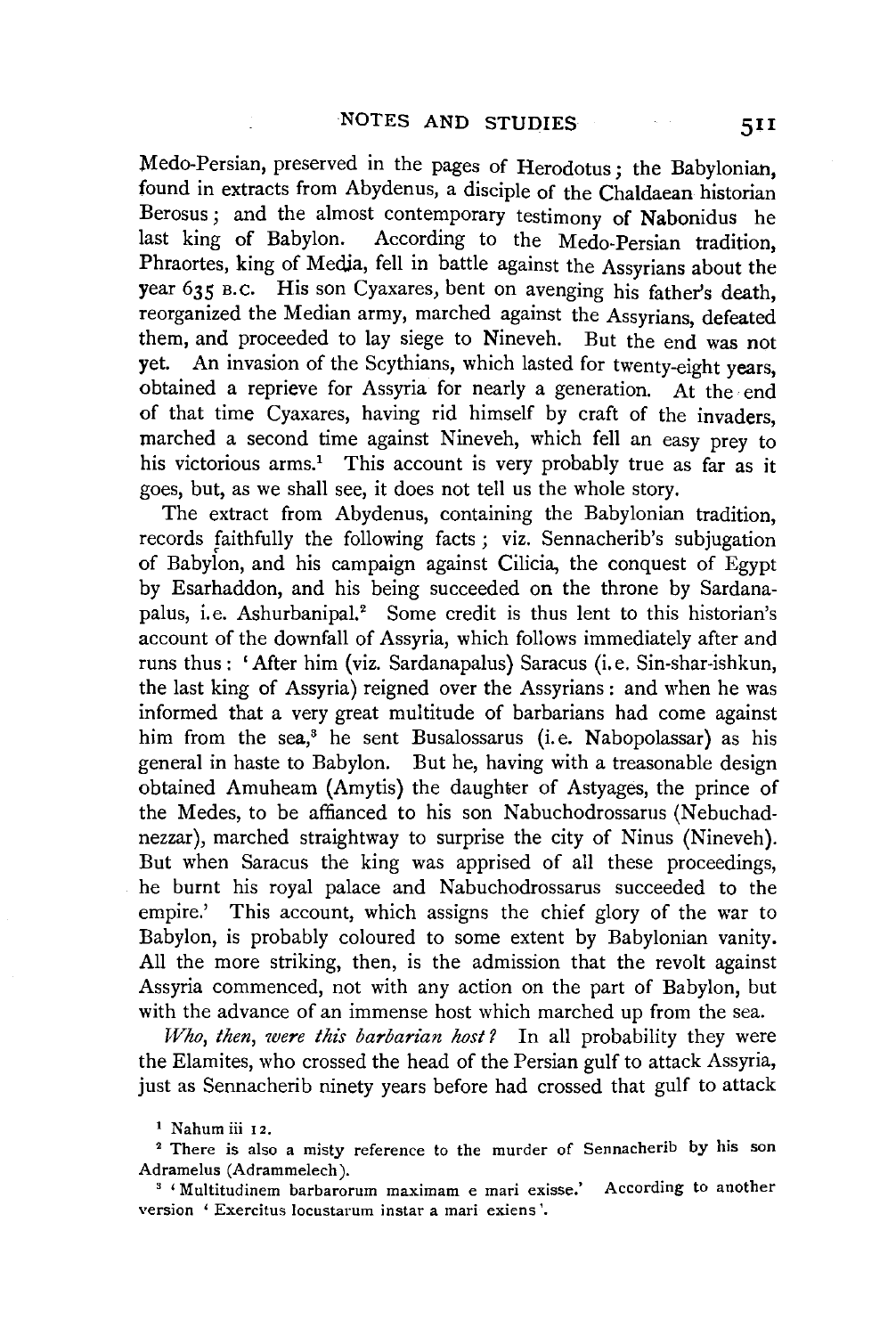Elam. No doubt their object in choosing that route was to join hands with their old allies the Chaldaeans.<sup>1</sup> Nabopolassar, whom Abydenus calls a general of Saracus, according to the canon of Ptolemy succeeded Kineladan, i.e. Ashurbanipal, on the throne of Babylon in 626 B. c., and this is borne out by the contract tablets. But the two statements are reconciled if we look upon him as a sub-king, holding the same position at Babylon as was formerly held by Ashurbanipal's rebellious brother Shamash-shum-ukin. Though not actually sent to Babylon, Nabopolassar may yet have received orders to march from Babylon against the Elamite host, and it is not to be wondered at that under the circumstances he should have disobeyed those orders.

But whatever attack was thus made by the Elamites in conjunction with the Babylonians on their hereditary foe, was not made on the heart of the empire but only on its southern frontier. This we learn from our third source of information, the now well-known historical inscription of Nabonidus, drawn up in 555 B.c., about half a century after the fall of Nineveh. Nabonidus begins his record with the destruction of Babylon by the Assyrians. He tells us how Sennacherib, 'acting as with the anger of a god, came to Babylon, cursed the shrines, erased the sculptures, and caused the ceremonies to cease'. This, it will be noticed, is another witness to the fulfilment of the prophecy in verse 9. The next event recorded is the murder of Sennacherib by his son, which Nabonidus regards as an act of righteous retribution on the part of Merodach for the destruction of Babylon. In the same light he views the downfall of Assyria, which he thus describes :-

'A helper he (Merodach) gave him (Nabopolassar), an ally he granted him.

The king of the host of the Manda (the Medes),

who was without a rival,

he (Merodach) subdued to his command (i.e. to the command of Nabopolassar),

and he caused him to go to his help.

Above and below,

on the right hand and on the left,

as a deluge he overwhelmed,

avenged Babylon,

multiplied retribution.

The king of the host of the Manda,

the unfearing,

he (Merodach) caused to overthrow the temples of the gods of Assyria, all of them.

<sup>1</sup> The rulers of the New Babylonian Empire were Chaldaeans. See Ezek. xxiii 15 R.V.M., Ezra v 12, and Josephus *c. Apion.* i 19.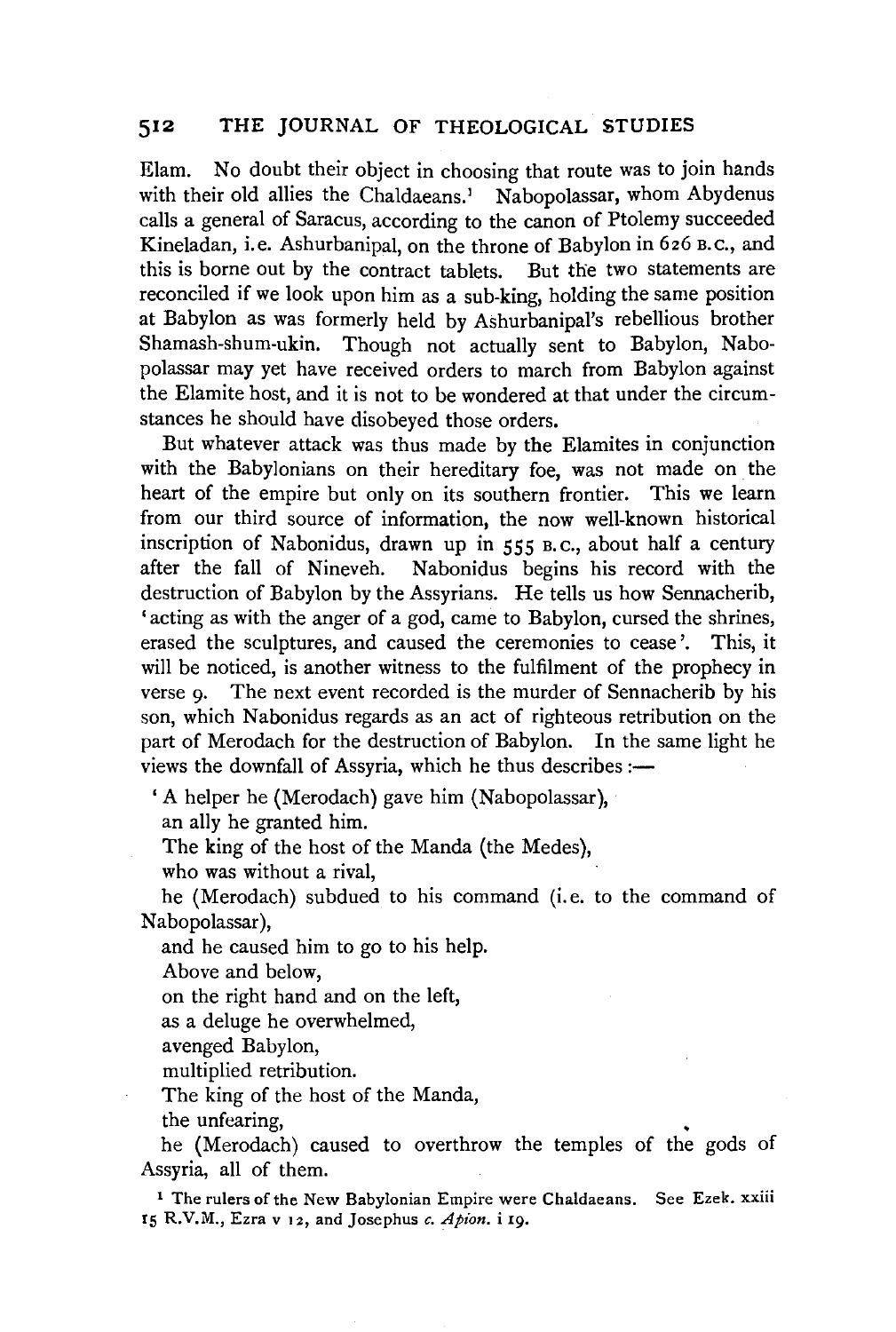Also the cities on the border of the land of Akkad (Northern Babylonia).

. which from the king of Akkad (viz. Nabopolassar) had revolted and did not go to his help-

he (Merodach) overthrew their shrines, not one of them he left : he laid waste their cities,

he caused destruction to overflow like a deluge.

The king of Babylon (Nabopolassar),—

the command of Merodach concerning plundering caused him pain ; he did not lay his hands on any of the shrines of the gods,

he was perfect' (viz. in his obedience to Merodach).

The above most interesting and curious account of the final onslaught upon Assyria shews us that in spite of the help of the Elamite host the position of Nabopolassar must for a while have been very critical, seeing that the cities of Northern Babylonia still remained faithful to their Assyrian overlord. It was at this juncture that the Babylonian king found a powerful ally in Cyaxares, the king of the Medes, and it was this latter people, and not the Babylonians or Elamites, who dealt the final blow. For Nabopolassar—we are somewhat quaintly told—was not allowed by Merodach to take any part in plundering the temples of Assyria and Akkad, and like a dutiful worshipper acted in perfect obedience to the wifi of his god. Perhaps it may be allowable to suppose that Nabonidus is here making a virtue of necessity, and that in point of fact the king of Babylon was forestalled by his powerful ally. Be this as it may, in the above extracts from Abydenus and Nabonidus we seem to see the exact fulfilment of that summons from the lips of the Almighty, 'Go up, 0 Elam ! besiege, 0 Media ! all the sighing that he causeth have I made to cease'. In the last conflict with the old Assyrian lion, Elam was to lead the way, Media to deal the final stroke. To Elam, therefore, is addressed the word of more general, to Media, that of more restricted, meaning. Elam is to 'go up' to the war, to begin the campaign, but the siege and capture of the famous Assyrian cities, including great Nineveh herself, are reserved for Media.

But it may be asked why is not Babylon included along with Elam and Media in this summons to put down Assyria? To this question three answers can be given. In the first place, this prophecy reveals the destruction of Babylon by Sennacherib, but does not reveal her resurrection under Esarhaddon. Had Babylon, then, been included, the prophecy would have been confusing in the extreme. Secondly, Babylon, as we have seen, neither initiated nor completed the putting down of Assyria: what part she did take, according to Nabonidus, was

VOL. XIV. L l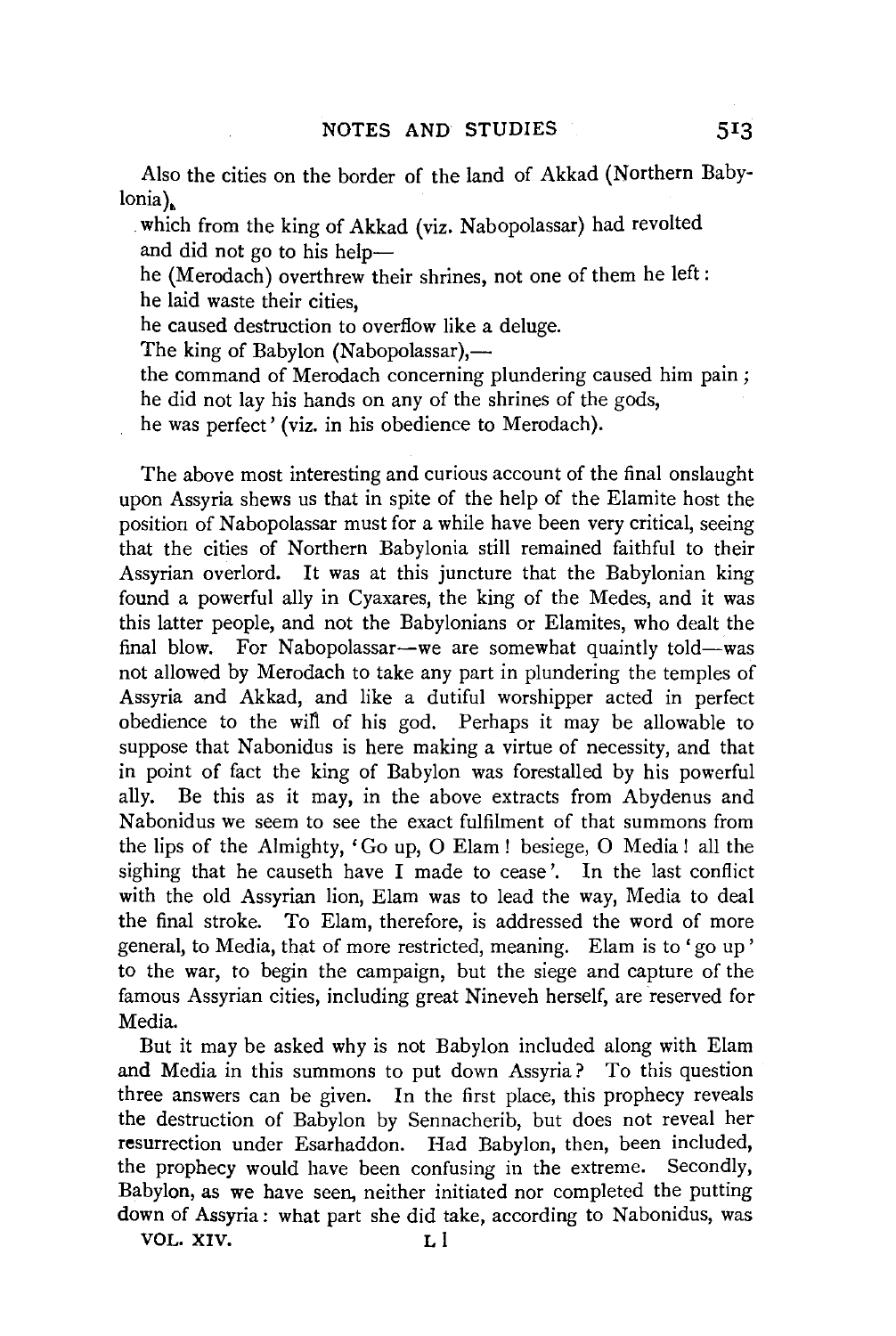only a secondary part. But probably the truest answer lies in those words of Abydenus, 'Nabuchodrossarus succeeded to the empire', i.e. *Babylon succeeded to the empire of Assyria*.<sup>1</sup> For this statement, though only partially true, expressed a very real truth so far as the Jews were concerned. In the words of Jeremiah, ' Israel is a scattered sheep, the lions have driven him away: first the king of Assyria hath devoured him; and last this Nebuchadrezzar king of Babylon hath broken his bones '.<sup>2</sup> So far from putting down Assyria, Babylon perpetuated Assyria in a slightly different form.

One minor difficulty yet remains to be dealt with. The conquering race who achieved this task are called by Nabonidus the Manda, and hence it has been argued that they were not Medes at all. But this term 'Manda', the meaning of which is very uncertain,<sup> $\delta$ </sup> is probably an appellative rather than an ethnic name. Sargon applies it to the people of Nagira, Esarhaddon to the Gimirrai-the Gomer of Gen. x 2-and Cyrus to the people of Gutium. A term so widely used, and applied to the descendants of Gomer, might, so one thinks, be applied with equal suitability to the descendants of Gomer's brother, Madai, i.e. to the Medes of the Old Testament and of the Classical Writers.

In concluding this article it may be well to add a few remarks as to the authorship of this astonishing Burden. And here the first thing to be noticed is that the prophecy is inserted just at that point in the Book of Isaiah where the history of those times would lead us to expect it, viz. immediately after a prophecy foretelling the fall of Ashdod. From a chronological point of view, therefore, this Burden occupies its right place. Secondly, observe that it bears upon its face frequent indications of Isaianic authorship. These are looked upon by Dr Cheyne as an 'Isaianic colouring' due to 'the imitative skill of a later writer'.<sup>4</sup> But surely it is a simpler and truer view to regard these supposed imitations as signs of actual authorship. For a prophet of such originality, who could compare the coming of a 'grievous vision' to the sirocco sweeping across the Negeb of Judah; who could imagine his own personality divided, and that for a seemingly long period, had no need to imitate and would hardly be likely to do so. I regard, then, this ' Isaianic colouring' as so many touches which betray the master hand ; and certainly for so short a passage these touches are fairly numerous. Thus the figure of the whirlwind, so strikingly employed in verse 1, appears no less than four times in the earlier

<sup>&</sup>lt;sup>1</sup> Similarly Herodotus (Rawlinson, i 178), speaking of Babylon, says: 'Whither after the fall of Nineveh the government had been removed.'  $2 \text{ Jer. } 117$ .

<sup>•</sup> According to Sayee it signifies ' nomads ', according to Halevy ' barbarians '. Winckler and Delitzsch give it the sense of ' northerners', Hager that of ' hordes'.<br>*4 Introduction to the Book of Isaiah p. 125.*